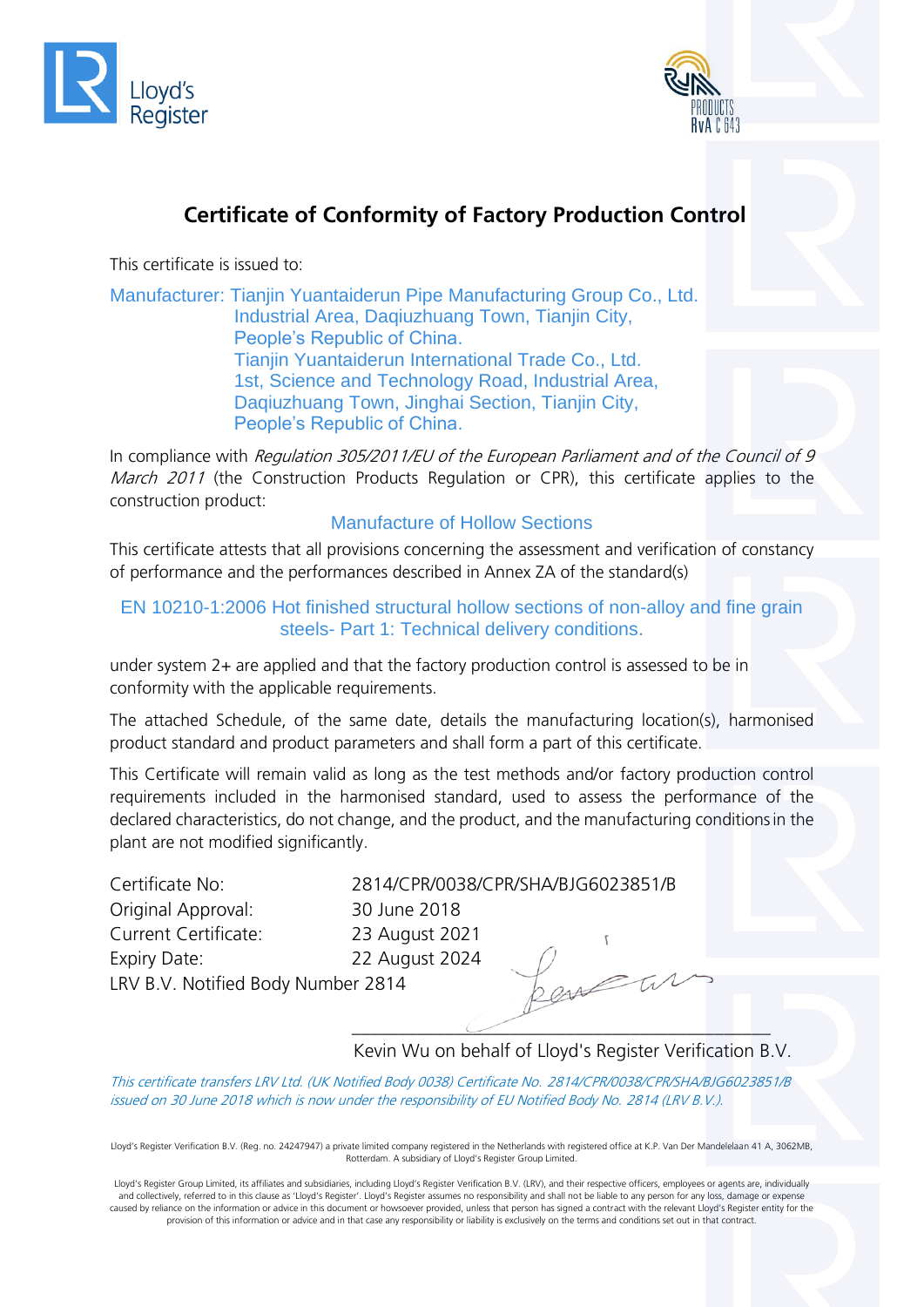



## **Certificate of Conformity of Factory Production Control No.: 2814/CPR/0038/CPR/SHA/BJG6023851/B Schedule**

Manufacturer: Tianjin Yuantaiderun Pipe Manufacturing Group Co., Ltd. Industrial Area, Daqiuzhuang Town, Tianjin City, People's Republic of China. Tianjin Yuantaiderun International Trade Co., Ltd. 1st, Science and Technology Road, Industrial Area, Daqiuzhuang Town, Jinghai Section, Tianjin City, People's Republic of China.

| <b>Location and Products</b>                                | Standard, Grade and Size                                                                                                                                                                                |  |
|-------------------------------------------------------------|---------------------------------------------------------------------------------------------------------------------------------------------------------------------------------------------------------|--|
| Daqiuzhuang Town,<br>Jinghai County, Tianjin,<br>P.R. China | EN 10210-1: 2006, EN 10210-2: 2019<br>S235JRH, S275J0H, S275J2H, S355J0H,<br>S355J2H and S355K2H and S460NH                                                                                             |  |
| 50 welded pipe line (No. 2 line)<br>ERW production line     | For square pipe,<br>side dimension range from 20 to 50mm,<br>thickness range from 2.0 to 5.0mm;<br>For rectangular pipe,<br>BXH range from 20X25 to 60X40mm<br>thickness range from 2.0 to 5.0mm.       |  |
| 114 welded pipe line (No. 7 line)<br>ERW production line    | For square pipe,<br>side dimension range from 40 to 90mm,<br>thickness range from 2.0 to 8.0mm;<br>For rectangular pipe,<br>BXH range from 60X40 to 120X60mm<br>thickness range from 2.0 to 8.0mm.      |  |
| 200 welded pipe line<br>ERW production line                 | For square pipe,<br>side dimension range from 90 to 200mm,<br>thickness range from 2.0 to 16.0mm;<br>For rectangular pipe,<br>BXH range from 120X60 to 300X100mm<br>thickness range from 2.0 to 16.0mm. |  |

Schedule Issue: 02

Date of Schedule Issue: 23 August 2021

LRV B.V. Notified Body Number 2814

\_\_\_\_\_\_\_\_\_\_\_\_\_\_\_\_\_\_\_\_\_\_\_\_\_\_\_\_\_\_\_\_\_\_\_\_\_\_\_\_\_\_\_\_\_

Kevin Wu on behalf of Lloyd's Register Verification B.V.

Lloyd's Register Verification B.V.(Reg. no. 24247947) a private limited company registered in the Netherlands with registered office at K.P. Van Der Mandelelaan 41 A, 3062MB, Rotterdam. A subsidiary of Lloyd's Register Group Limited.

Lloyd's Register Group Limited, its affiliates and subsidiaries and their respective officers, employees or agents are, individually and collectively, referred to in this clause as the 'Lloyd's Register'. Lloyd's Register assumes no responsibility and shall not be liable to any person for any loss, damage or expense caused by reliance on the information or advice in this document or howsoever provided, unless that person has signed a contract with the relevant Lloyd's Register entity for the provision of this information or advice and in that case any responsibility or liability is exclusively on the terms and conditions set out in that contract